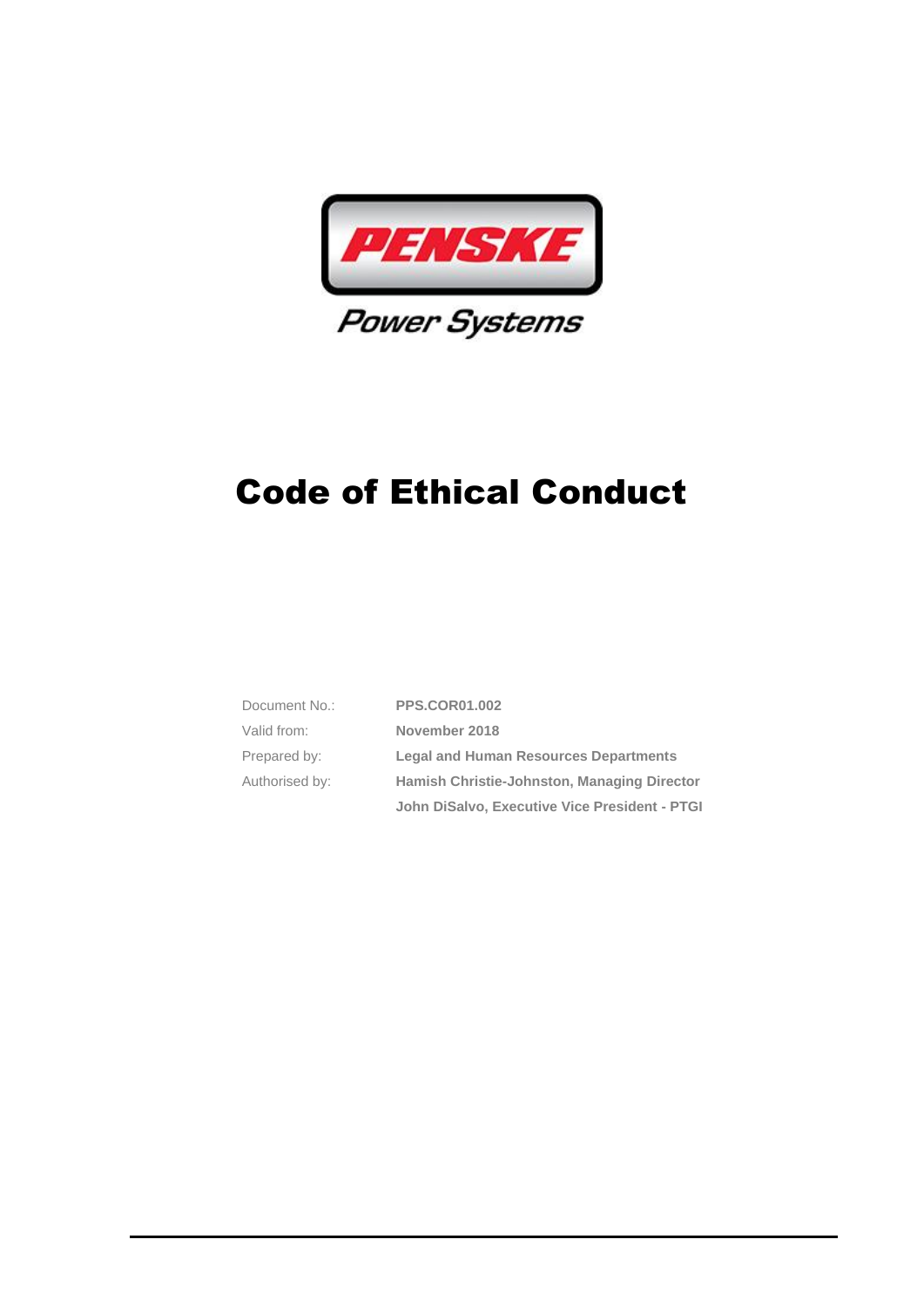



### Index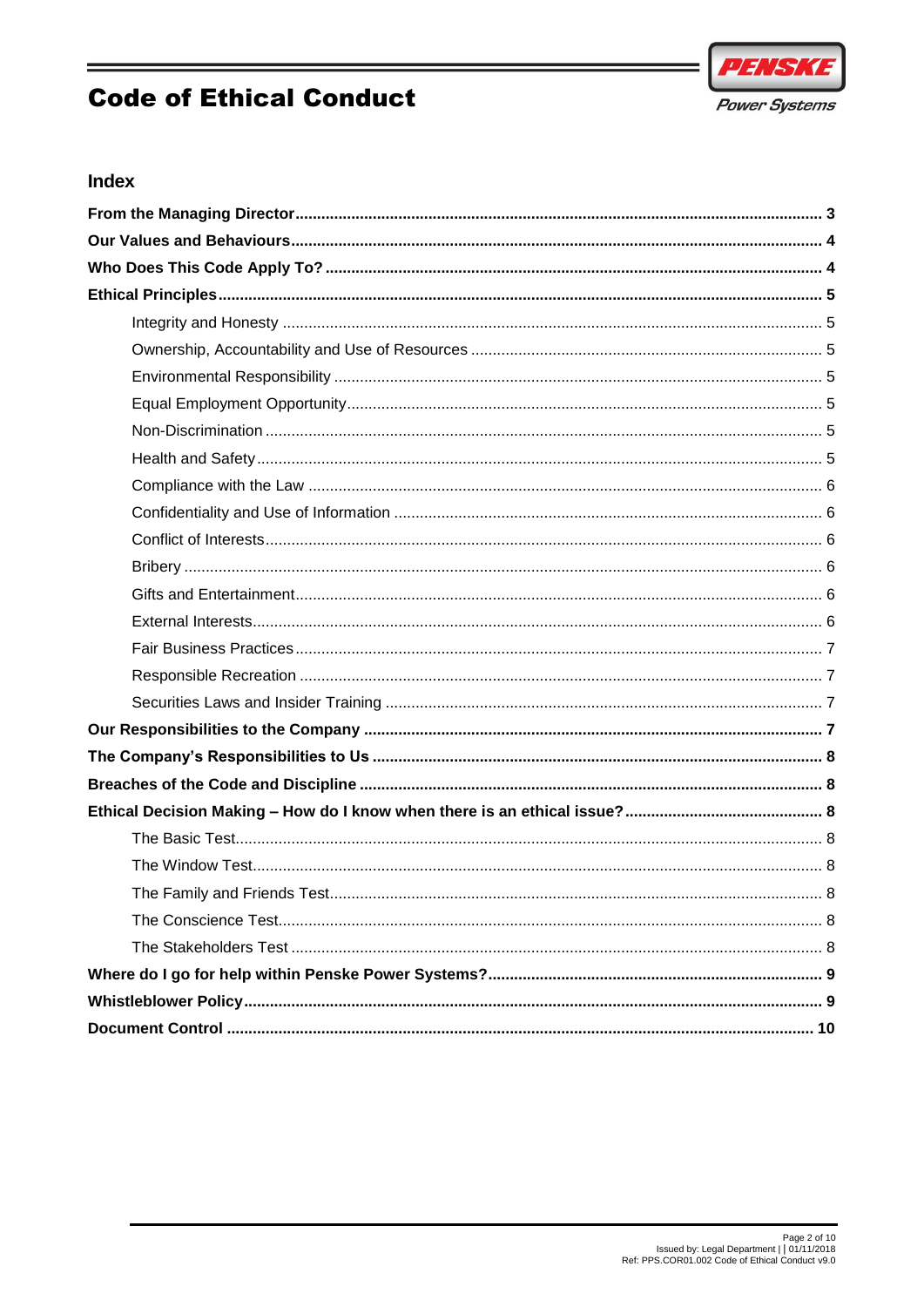

## <span id="page-2-0"></span>**From the Managing Director**

Dear Colleague,

At Penske Power Systems, we are committed to uncompromising integrity in all that we do and how we relate to each other, our customers and our business partners. Our Company has built a strong corporate image and worldwide reputation which is held as one of our most important assets.

Maintaining our good standing and reputation requires an unwavering commitment to honesty and ethical behaviour by everyone.

Our Company has adopted a Code of Ethical Conduct **("Code")** which is part of the framework that supports our values and underpins our day to day behaviour. The Code explains how we sustain the publics', our customers' and business partners' confidence in our services and it strengthens the efforts of our people to deliver services of the highest quality.

Each of us is personally responsible for making sure that our business decisions and actions comply at all times with the letter and spirit of this Code. Please join me in making the commitment to uphold the principles of the Company's Code of Ethical Conduct.

Our reputation, our products and services all depend on you.

**Hamish Christie-Johnston** Managing Director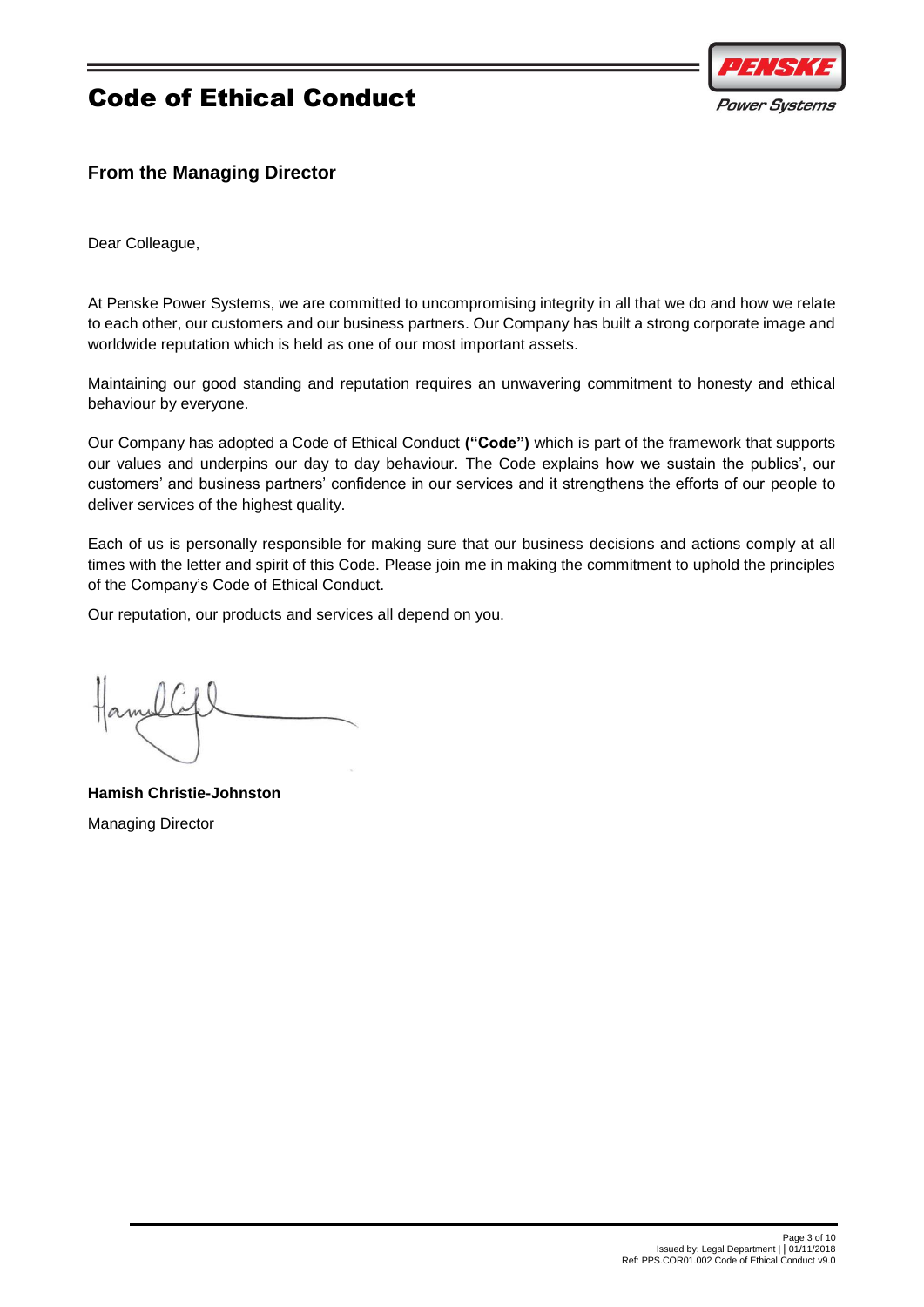

### <span id="page-3-0"></span>**Our Values and Behaviours**

The Code of Ethical Conduct represents the people of Penske Power Systems. All our employees play an important role and have a responsibility for making the Company a satisfying and rewarding place to work.

**We have adopted a set of Values and Behaviours which set out the principles, standards and actions that we consider of utmost importance. They give us a sense of common corporate direction; they are the basis for guiding our day to day behaviour and underpin the Code of Ethical Conduct.**

| LEAD                  | We take responsibility<br>for what we do.<br>and tell it how it is. |
|-----------------------|---------------------------------------------------------------------|
| CONNE                 | We build strong<br>relationships which last.                        |
| all<br><b>DELIVER</b> | Providing world class<br>products and service<br>is our passion.    |
|                       | We are uncompromising<br>on safety, quality and<br>respect.         |

## <span id="page-3-1"></span>**Who Does This Code Apply To?**

The Code applies to all officers, employees and contractors of Penske Power Systems and its subsidiaries.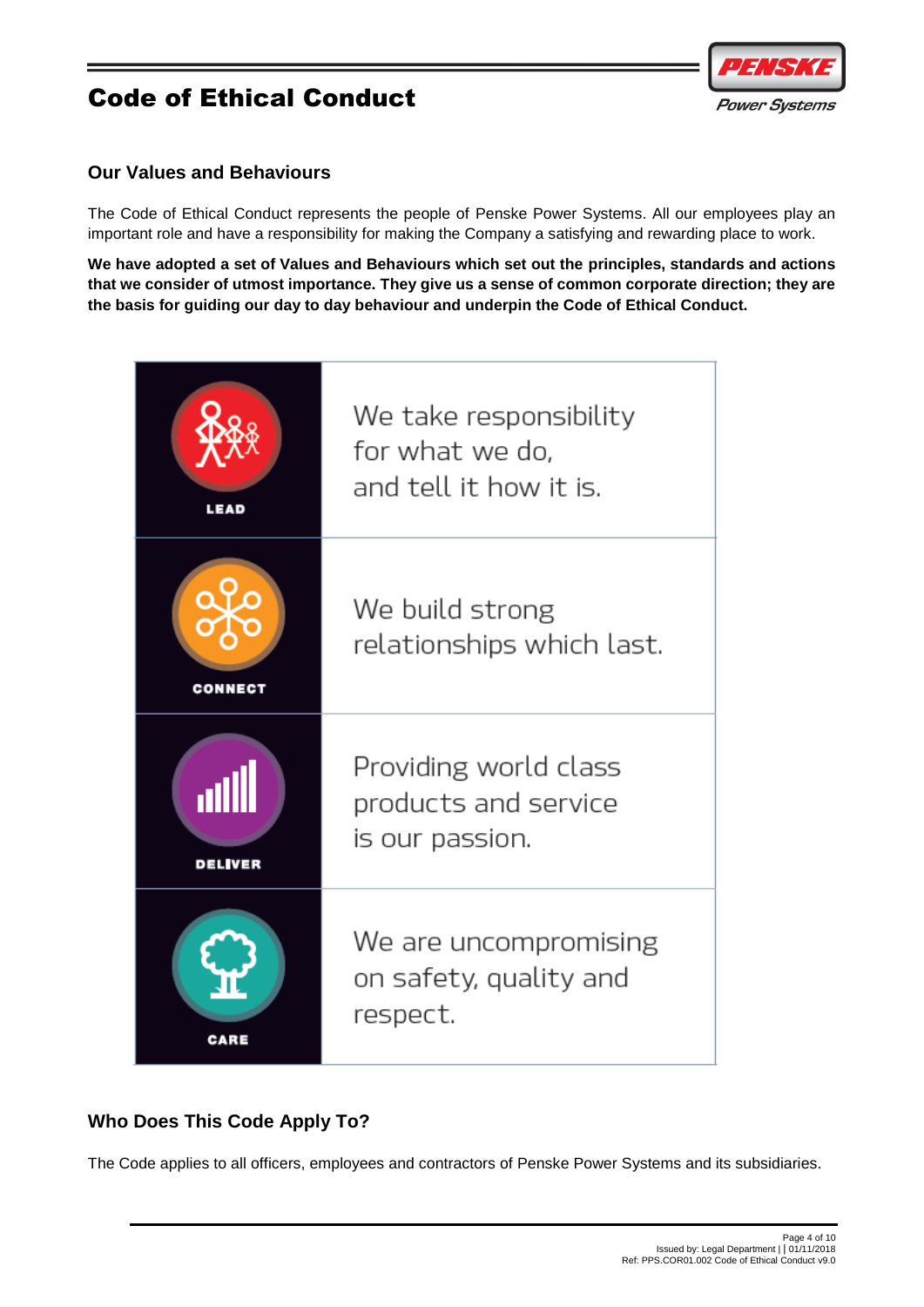## <span id="page-4-0"></span>**Ethical Principles**

Each of us has a responsibility for our decisions and actions. The Code aims to support us in our daily activities and provides a general framework to guide ethical conduct and decision making.

The policies supporting our Code are referenced in *bold and italic* below and can be found on the Company's intranet. If you are viewing this Code electronically, you can click on the *bold and italic* to directly access the referenced policy. You should familiarise yourself with each of the policies to gain a full understanding of our ethical principles.

## <span id="page-4-1"></span>**Integrity and Honesty**

We act in an honest and fair manner when conducting business activities, including those with our employees, customers and suppliers. We do not tolerate unethical behaviour or corrupt practices.

## <span id="page-4-2"></span>**Ownership, Accountability and Use of Resources**

We must take ownership and personal responsibility for doing our job in a way that best meets the Company's overall goals, policies, processes and quality standards. We do what we say we will do. We use, manage and protect the Company's resources, equipment and facilities appropriately and efficiently and not for personal gain or enterprise. We treat the business as our own.

## <span id="page-4-3"></span>**Environmental Responsibility**

We abide by the Company's *[Environmental Policy](http://thepodium.penske.com.au/resources/Business%20Documentation/ALL/G.HSE01.002%20Environmental%20Policy%20Statement.pdf)* and exercise the utmost care to ensure the environment is protected.

## <span id="page-4-4"></span>**Equal Employment Opportunity**

We abide by the Company's *[Equal Employment Opportunity](http://thepodium.penske.com.au/resources/_layouts/15/WopiFrame.aspx?sourcedoc=%7bC3190125-D719-45BF-80B8-1F0733CE6A70%7d&file=G.HR01.002%20Group%20EEO%20and%20Prevention%20of%20Harassment%20Policy.docx&action=default) and*  **[Prevention of Harassment Policy](http://thepodium.penske.com.au/resources/_layouts/15/WopiFrame.aspx?sourcedoc=%7bC3190125-D719-45BF-80B8-1F0733CE6A70%7d&file=G.HR01.002%20Group%20EEO%20and%20Prevention%20of%20Harassment%20Policy.docx&action=default)**. We acknowledge, respect and are proud of the diverse range of people whom we work with. We utilise the diversity of our people to expand our business and meet the needs of our customers.

## <span id="page-4-5"></span>**Non-Discrimination**

We treat each other with respect and dignity and do not tolerate discrimination harassment or bullying.

<span id="page-4-6"></span>

Our *[Health and Safety Policy](http://thepodium.penske.com.au/resources/Business%20Documentation/ALL/G.HSE01.001%20Health%20and%20Safety%20Policy%20Statement.pdf)*, procedures and guidelines are paramount to our business. We preserve the highest standards of safety, health and welfare for our employees, customers, suppliers and contractors.





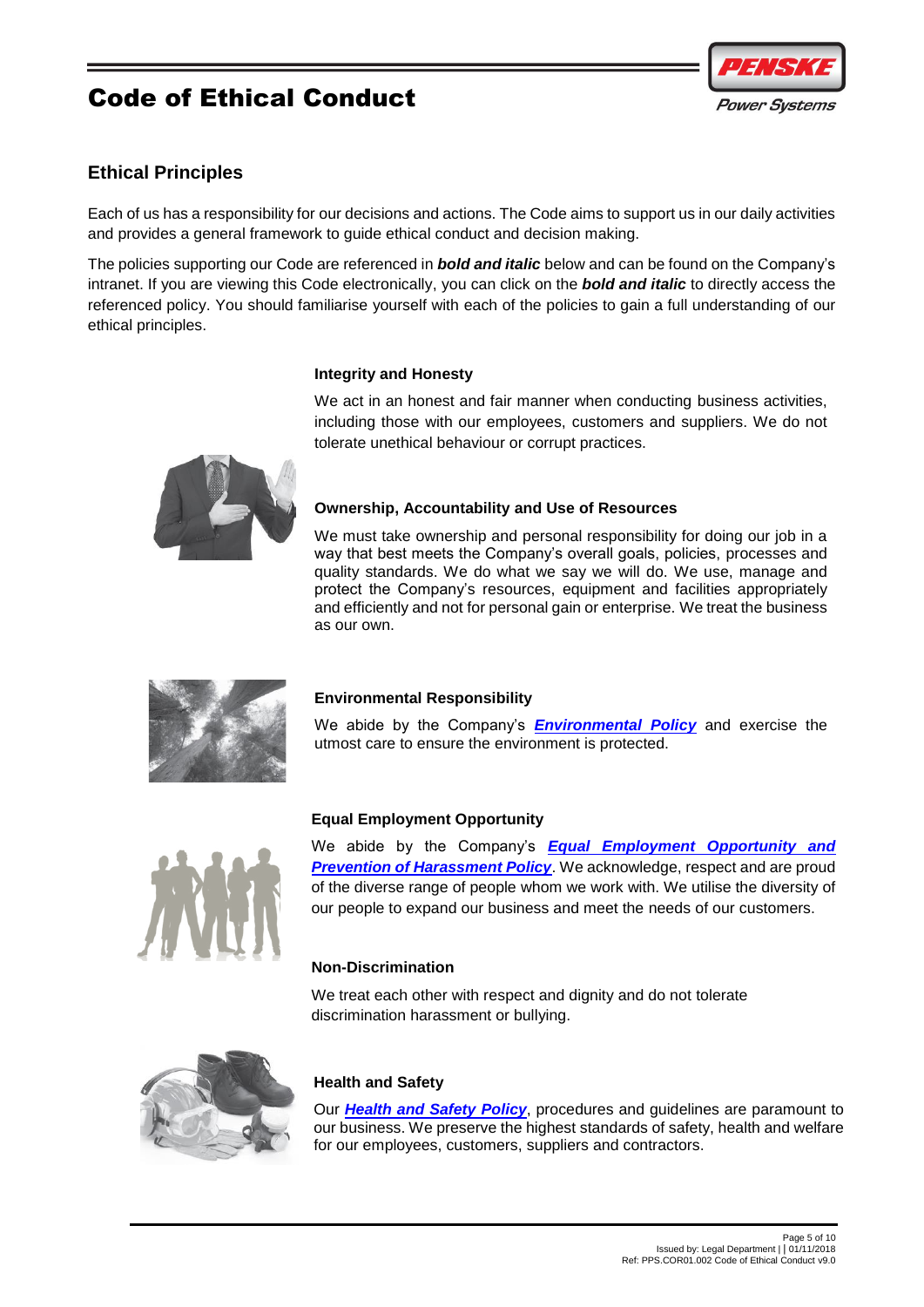



#### <span id="page-5-0"></span>**Compliance with the Law**

We comply with all laws and regulations that apply to the business activities of Penske Power Systems.

#### <span id="page-5-1"></span>**Confidentiality and Use of Information**

We keep the affairs of the Company and our suppliers and customers confidential and respect the privacy of personal information in a manner consistent with our *[Privacy Policy](http://thepodium.penske.com.au/resources/_layouts/15/WopiFrame.aspx?sourcedoc=%7bEF6A1D40-1E24-44B6-B20A-0D38E0E93812%7d&file=G.COR01.100%20Privacy%20Policy.docx&action=default)*. We safeguard the integrity of the Company's information systems and physical premises by securing personal access and preventing unauthorised access. We do not use confidential information for personal gain or disclose information that is not generally available to members of the public.

<span id="page-5-3"></span>

#### <span id="page-5-2"></span>**Conflict of Interests**

We avoid personal interests or financial activities that conflict or may appear to conflict with the Company's interests or influence our judgment or actions in performing our work. We disclose any actual or perceived conflicts of interests to the performance of our work to our Manager. We follow any specific rules in relation to conflicts of interest as may be contained in our *[Delegation of Authority Policy](http://thepodium.penske.com.au/resources/Business%20Documentation/ALL/G.COR01.008%20Delegation%20of%20Authority%20Policy.pdf)* and *[Independence &](http://thepodium.penske.com.au/resources/_layouts/15/WopiFrame.aspx?sourcedoc=%7bF0894F7F-D8BC-448F-8F14-2CE03FB15F17%7d&file=PPS.COR01.011%20Independence%20and%20Conflicts%20of%20Interest%20Policy.docx&action=default)  [Conflicts of Interest Policy](http://thepodium.penske.com.au/resources/_layouts/15/WopiFrame.aspx?sourcedoc=%7bF0894F7F-D8BC-448F-8F14-2CE03FB15F17%7d&file=PPS.COR01.011%20Independence%20and%20Conflicts%20of%20Interest%20Policy.docx&action=default)*.

#### **Bribery**

In accordance with our *[Independence and Conflicts of Interest Policy](http://thepodium.penske.com.au/resources/_layouts/15/WopiFrame.aspx?sourcedoc=%7bF0894F7F-D8BC-448F-8F14-2CE03FB15F17%7d&file=PPS.COR01.011%20Independence%20and%20Conflicts%20of%20Interest%20Policy.docx&action=default)*, we strictly refrain from providing bribes, kickbacks or any other form of improper payment or benefit, direct or indirect, to any representative of a government, labour union, customer or supplier in order to obtain a contract, some other advantage or government action. We also make reasonable efforts to prevent bribes being supplied by those who perform services for, or on behalf of, the Company. We also refuse accepting benefits of this nature from any person.

#### **Gifts and Entertainment**

We exercise the utmost judgment in giving or receiving gifts, services and entertainment and only do so in accordance with our *[Independence and](http://thepodium.penske.com.au/resources/_layouts/15/WopiFrame.aspx?sourcedoc=%7bF0894F7F-D8BC-448F-8F14-2CE03FB15F17%7d&file=PPS.COR01.011%20Independence%20and%20Conflicts%20of%20Interest%20Policy.docx&action=default)  Conflicts [of Interest Policy](http://thepodium.penske.com.au/resources/_layouts/15/WopiFrame.aspx?sourcedoc=%7bF0894F7F-D8BC-448F-8F14-2CE03FB15F17%7d&file=PPS.COR01.011%20Independence%20and%20Conflicts%20of%20Interest%20Policy.docx&action=default)*.

<span id="page-5-4"></span>

#### <span id="page-5-5"></span>**External Interests**

When engaging in business external to that of the Company we are mindful of the integrity and independence of the Company. Our employees will not serve on boards operated for profit or engage in business activities that interfere with their in-house work without the approval of the Company. The Company maintains a position of impartiality and does not contribute funds to political parties, politicians or political candidates except in accordance with our *[Delegation of](http://thepodium.penske.com.au/resources/Business%20Documentation/ALL/G.COR01.008%20Delegation%20of%20Authority%20Policy.pdf)  [Authority Policy](http://thepodium.penske.com.au/resources/Business%20Documentation/ALL/G.COR01.008%20Delegation%20of%20Authority%20Policy.pdf)*.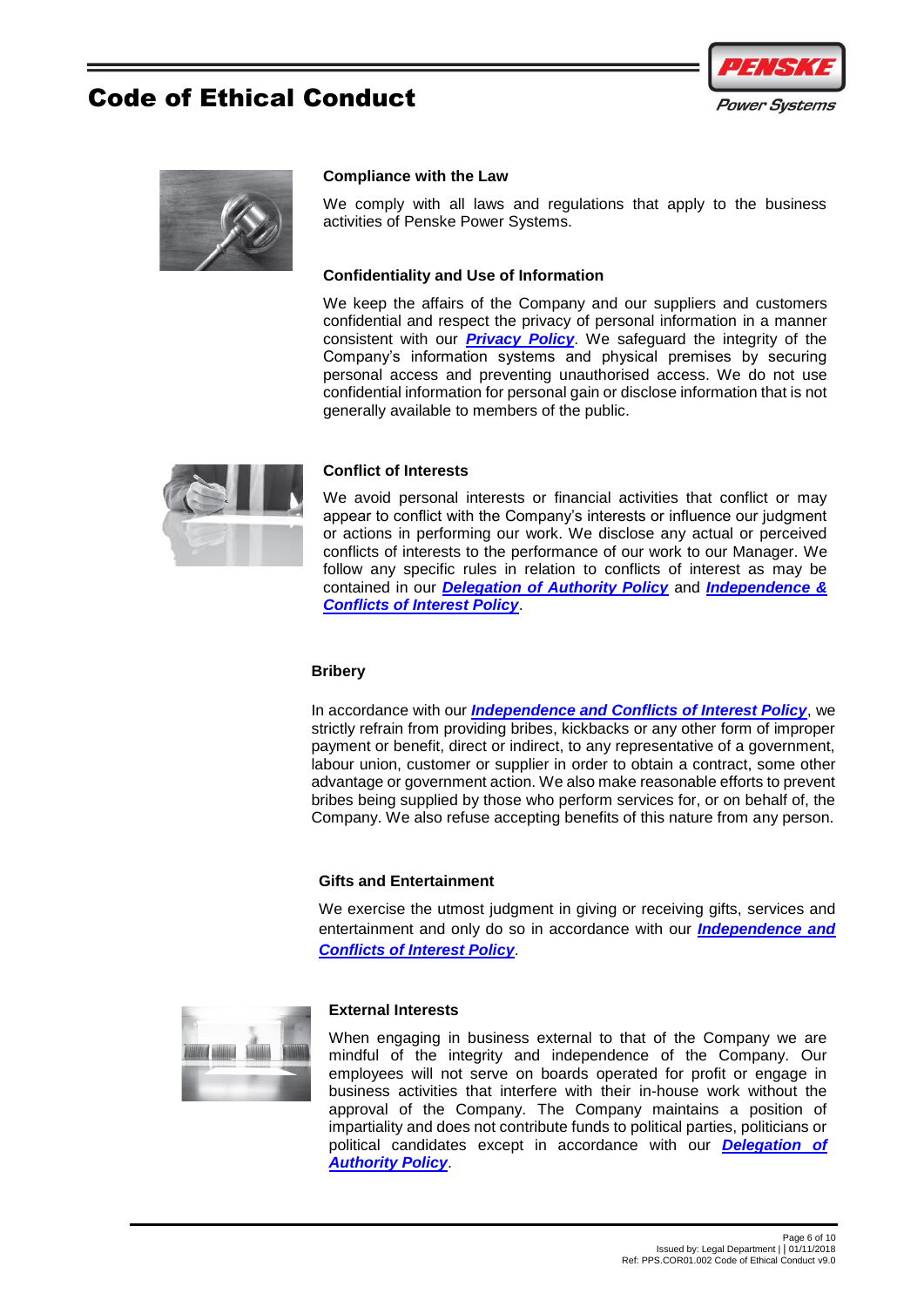

#### **Fair Business Practices**

We adhere to our *[Competition and Consumer Law Policy Manual](http://thepodium.penske.com.au/resources/_layouts/15/WopiFrame.aspx?sourcedoc=%7bDE952945-8D90-47DD-A7B0-C33BA61E9E8A%7d&file=G.COR01.020%20Competition%20and%20Consumer%20Law%20Policy%20and%20Manual%20-%20Australia.docx&action=default)* and engage in fair and honest competition. We are honest and fair when engaging with customers and suppliers and select external service providers based on quality, service, and value.

We maintain effective internal control systems to record, authorise and report with integrity on business transactions and financial matters to ensure these comply with relevant laws, standards and policies.

<span id="page-6-0"></span>

#### <span id="page-6-1"></span>**Responsible Recreation**

We take seriously the problems associated with the misuse of alcohol, drugs or gambling. We provide an Employee Assistance Program, which helps employees and their families resolve personal issues including those associated with alcohol, drugs and gambling. The Employee Assistance Program is provided by Drake Workwise and they can be contacted on 1300 135 600 (Australia) or 0800 452 521 (New Zealand).



#### <span id="page-6-2"></span>**Securities Laws and Insider Training**

As part of Penske Automotive Group (**"PAG"**), a publicly listed company on the New York Stock Exchange, we must observe rules contained in the *[PAG](http://thepodium.penske.com.au/resources/_layouts/15/WopiFrame.aspx?sourcedoc=%7bCBAE0005-7503-40F4-A052-CDF0F6A5DB92%7d&file=G.COR01.015%20PAG%20Securities%20Laws%20and%20Insider%20Trading%20Policy.docx&action=default)  [Securities Laws and Insider Trading Policy](http://thepodium.penske.com.au/resources/_layouts/15/WopiFrame.aspx?sourcedoc=%7bCBAE0005-7503-40F4-A052-CDF0F6A5DB92%7d&file=G.COR01.015%20PAG%20Securities%20Laws%20and%20Insider%20Trading%20Policy.docx&action=default)*. These rules apply to using information about the Company or other companies that are not available to the general public (called "inside" information). The use of material inside information for security trading purposes is strictly prohibited, whether by you, your family members or any other person to whom you may have communicated the information.

### <span id="page-6-3"></span>**Our Responsibilities to the Company**

We are as proud of our work as we are of the Company. Each of us has a personal and professional responsibility to:

- Adhere to the Code of Ethical Conduct
- Assess and address ethical issues
- Ensure that employees who report to us are familiar with the Code
- Consult with others about ethical issues
- Report behaviours or conduct which may be inconsistent with the Code
- Report any actual or perceived conflicts of interests, including outside business activities and employment relationships with family members
- Respond thoughtfully to concerns that others may have about our own conduct
- Confirm our understanding of and compliance with the Code as part of our induction process for new employees or periodically for compliance.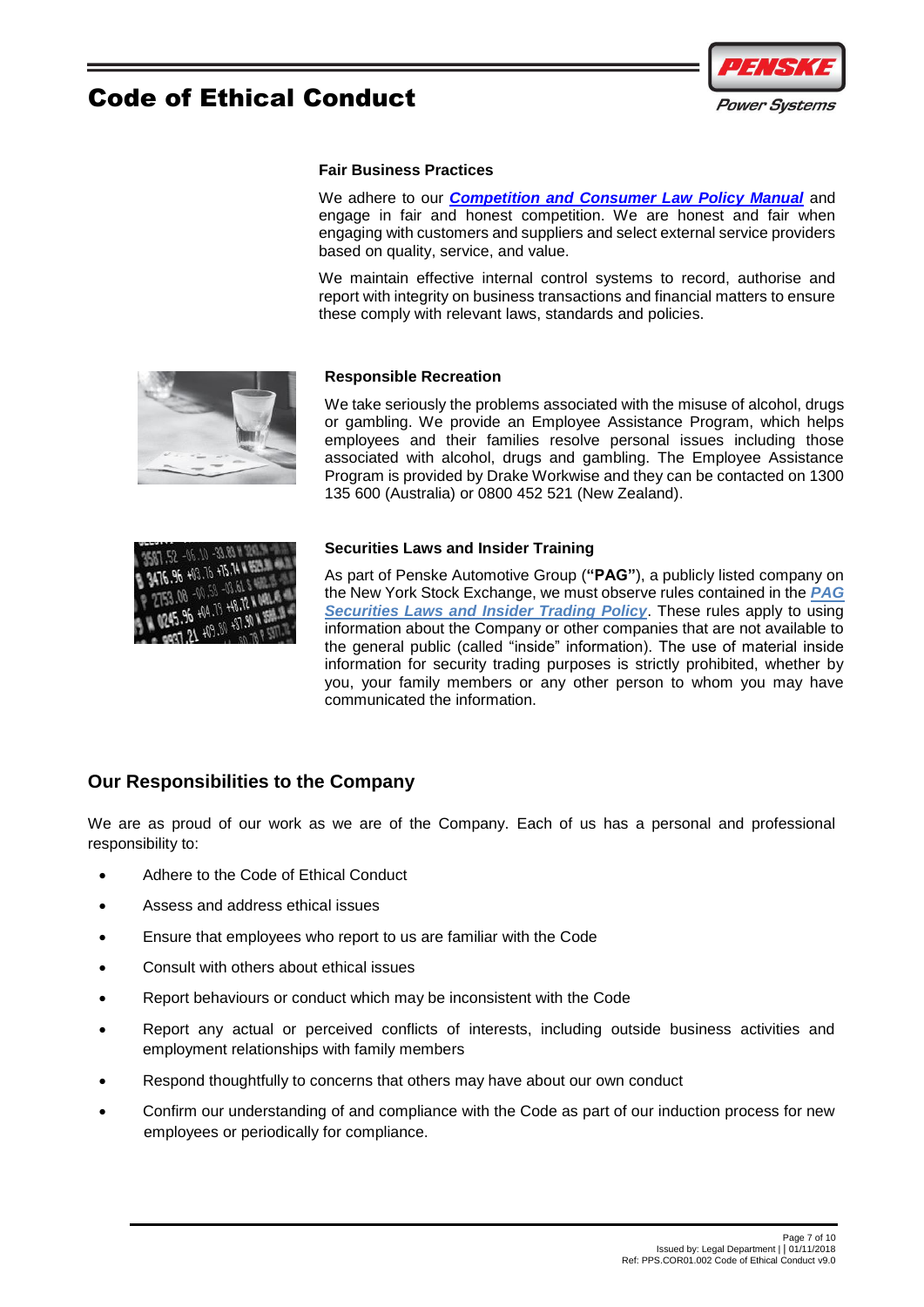

## <span id="page-7-0"></span>**The Company's Responsibilities to Us**

- To take reports about possible unethical conduct seriously
- To act in accordance with the *[Whistleblower Policy](http://thepodium.penske.com.au/resources/_layouts/15/WopiFrame.aspx?sourcedoc=%7b72BF6EA0-7489-419B-8190-D67B3C4EA1C0%7d&file=PPS.COR01.010%20Whistleblower%20Policy.docx&action=default)*
- To monitor compliance with the Code through internal and external audits and control processes
- To foster an environment which values integrity and respect for the individual.

### <span id="page-7-1"></span>**Breaches of the Code and Discipline**

The Company will address breaches of the Code or unethical conduct in accordance with the Company's *[Managing Unsatisfactory Performance and Conduct Policy](http://thepodium.penske.com.au/resources/_layouts/15/WopiFrame.aspx?sourcedoc=%7bE74C3DAE-F2BE-4671-BFCF-42AD1FC7E19D%7d&file=PCV.HR01.008%20Group%20Managing%20Unsatisfactory%20Performance%20Conduct%20Policy.docx&action=default)*. Disciplinary action may include formal warnings or termination of employment.

### <span id="page-7-2"></span>**Ethical Decision Making – How do I know when there is an ethical issue?**

<span id="page-7-3"></span>The area of ethics is rarely black or white, and there is sometimes no obvious right answer to an ethical problem. The following questions may help guide your decision-making.

#### **The Basic Test**

Does my decision violate the law or Ethical Principles?

#### <span id="page-7-4"></span>**The Window Test**

 How would I feel if my conduct appeared on the front page of a major newspaper e.g. The Daily Telegraph or the Herald Sun?

#### <span id="page-7-5"></span>**The Family and Friends Test**

- What would my family or friends think about my conduct?
- Would I do this to my own family or friends?

#### <span id="page-7-6"></span>**The Conscience Test**

- Am I comfortable with the decision?
- Does it leave me with a bad feeling?
- Can I live with it?

#### <span id="page-7-7"></span>**The Stakeholders Test**

- How would my work mates or supervisor react?
- What would the customer say?
- What effect might my conduct have on the reputation of the Company?

If you are still unsure about how to proceed with your decision-making process, please ask for further help from your departmental supervisor or Manager.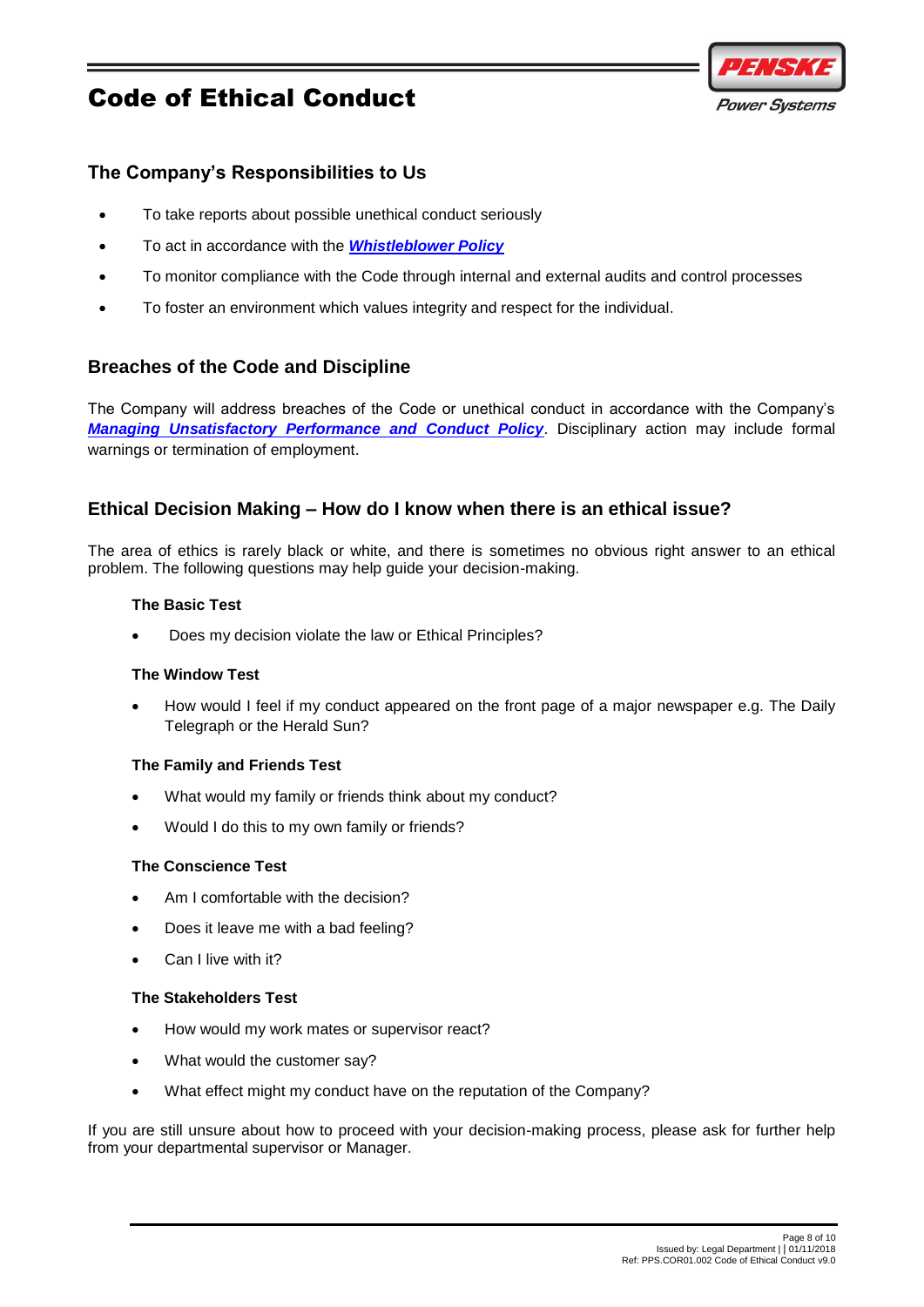

## <span id="page-8-0"></span>**Where do I go for help within Penske Power Systems?**

Ethical issues come in many shapes and sizes, from the run-of-the-mill issues that are part of our daily work to serious breaches of the Code or the law. When you face an ethical issue we encourage you to firstly ask whether you can resolve it within your own work area, branch or department. In doing so, you can consult:

- Your immediate supervisor
- The Branch or Department Manager.

If you have a serious concern or if you believe the problem cannot be resolved within your work area, branch or department, you can seek help from any of the people below.

| <b>General Manager - Human Resources</b> | <b>HR Manager - Operations</b>       |  |
|------------------------------------------|--------------------------------------|--|
| Phone: +61 2 9794 2600                   | Phone: +61 7 3271 7777               |  |
| Email: KNewman@penske.com.au             | Email: CMcGann@penske.com.au         |  |
| <b>Head of Legal &amp; Compliance</b>    | <b>Risk &amp; Compliance Manager</b> |  |
| Phone: +61 7 3271 7777                   | Phone: +61 2 9794 2600               |  |
|                                          |                                      |  |
| Email: TMyint@penske.com.au              | Email: MRoss@penskeps.com            |  |
|                                          |                                      |  |

The **Managing Director**, **CFO,** a **General Manager, o**r a **Board Member** (including the **PTGI President or Executive Vice President)**.

## <span id="page-8-1"></span>**Whistleblower Policy**

The Company has adopted a *[Whistleblower Policy](http://thepodium.penske.com.au/resources/_layouts/15/WopiFrame.aspx?sourcedoc=%7b72BF6EA0-7489-419B-8190-D67B3C4EA1C0%7d&file=PPS.COR01.010%20Whistleblower%20Policy.docx&action=default)* to provide an environment in which employees and contractors are able to report instances of unethical, unlawful, or undesirable conduct without fear of intimidation or reprisal. The types of conduct that may be reported under the Whistleblower Policy include:

- Illegal or unlawful practices
- Corrupt activities
- Breach or potential breach of the Code or Company policies and procedures
- Harassment and bullying
- Theft, fraud or misappropriation
- Substantial mismanagement of resources
- Substantial risk to workplace safety or environment
- Action taken against, or harm suffered by a person as a result of making a report under the Whistleblower Policy.

Where a person is not comfortable with reporting a matter within their own work area, branch or department then this can be reported to the General Manager - Human Resources, Head of Legal and Compliance or the Risk and Compliance Manager.